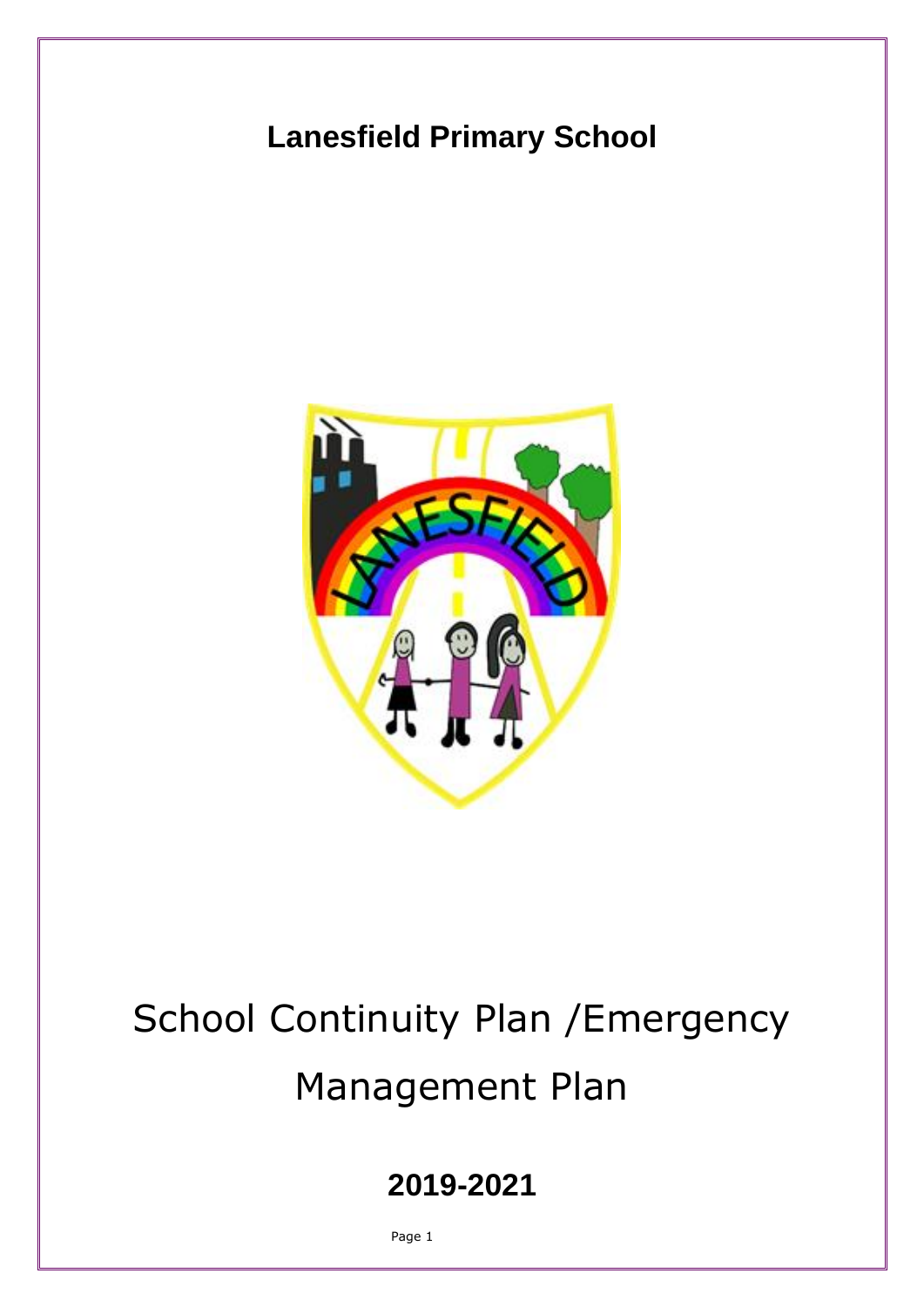# Lanesfield Primary School School Continuity Plan /Emergency Management Plan

## **Contents**

## Subject Area

| Definition aims and scope of the Plan<br>2        |    |  |
|---------------------------------------------------|----|--|
| The 'Local Authority Support Team'                | 2  |  |
| Emergency Action Lists for Key Staff              | 2  |  |
| Mrs. Zoe Rollinson (or Site Manager)<br>$\bullet$ | 2  |  |
| Schools on site Co-Ordinator<br>$\bullet$         | 3  |  |
|                                                   |    |  |
| Appendices                                        |    |  |
| Media Interview: Points to Note                   | 10 |  |
| Contact list                                      | 11 |  |
|                                                   |    |  |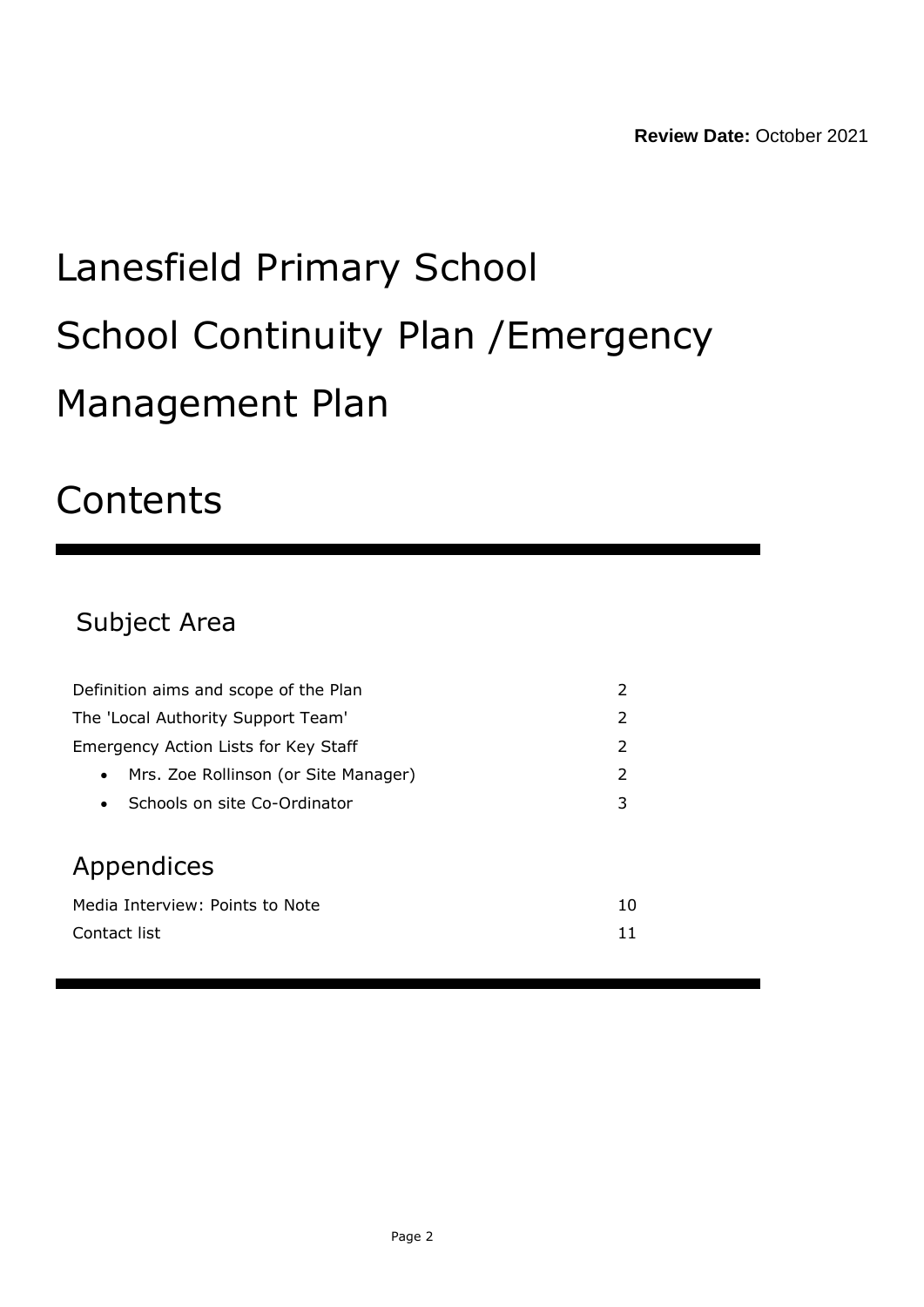## Definition

'An event – or events – usually sudden, which involve experiencing significant personal distress, to a level which potentially overwhelms normal responses and procedures, and which is likely to have emotional and organisational consequences.

## AIMS

**To:-**

- 1. Create an awareness of the need for planned arrangements to be made.
- 2. Provide re-assurance of the practical help that is available from the Local Authority and other agencies, at short notice.
- 3. Recommend the need for each school to develop complementary emergency arrangements, in line with the enclosed draft plan.
- 4. Pass on advice based upon previous experiences.
- 5. Give guidance on other source of information and help.

## SCOPE OF THE PLAN

#### **In School**

- A deliberate act of violence, such as the use of a knife or firearm
- A school fire or laboratory explosion
- A pupil or teacher being taken hostage
- The destruction or serious vandalising of part of the school

#### **Outside School**

- The death of a pupil or member of staff through natural causes or accidents
- A transport-related accident involving pupils and/or members of staff
- A more widespread disaster in the community
- Death or injuries on school journeys or excursions
- Civil disturbances and terrorism

In respect of school trips and visits guidance is available from the DfES good practice guide Health & Safety of Pupils on Educational Visits.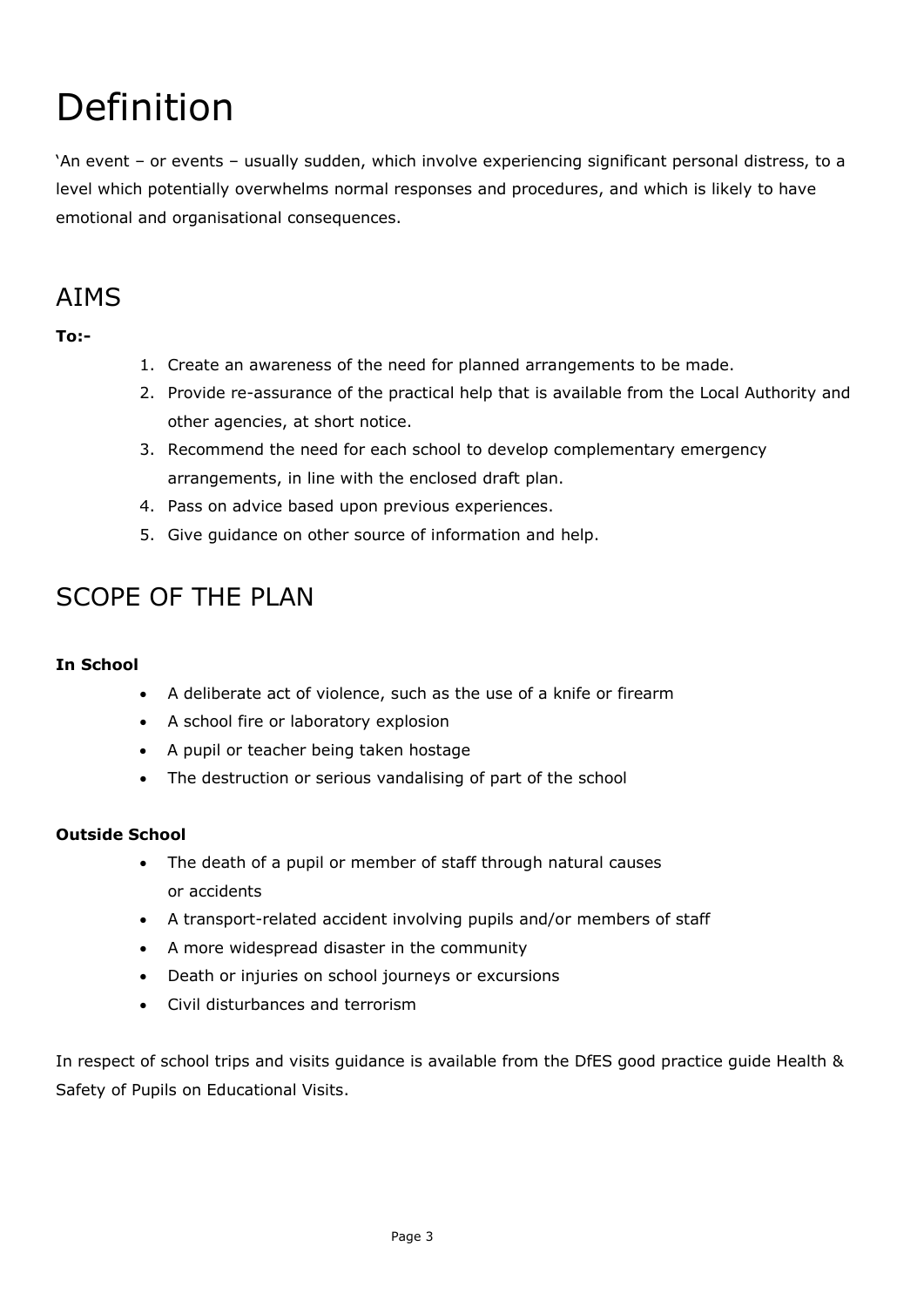## The Local Authority Support Team Activation

#### **In the event of a School related emergency the proposed arrangement is outlined here:**

#### **INCIDENT OCCURS**

Mrs. Rollinson or Site Manager is notified

#### Mrs. Rollinson or Site Manager **rings:**

Meredith Teasdale Director of Education Office Hour 01902 554100

Requesting LEA help

#### **OUT OF OFFICE HOURS** 01902552999

Central Control Contacts a

#### '**LEA EMERGENCY SUPPORT TEAM**'

#### **The Senior Officer Activated:**

- Establishes contact with the Mrs. Zoe Rollinson (or Site Supervisor
- Activates 'First Response Officers' as per contact list, to attend the school (e.g. Communications Experts, Public Relations and an LEA Team Co-Ordinator.)

## **LEA Team Co-Ordinator**

- Puts Support Team Officers on Standby
- Attends site
- Mobilises Supports Team Officers as required

#### **Senior Officer**

Attends site to:

- Assist/advise Headteacher/ Nominee
- Determines full needs
- Acts accordingly

### **Headteacher or site supervisor**

- Nominates on-site Co-Ordinator
- Identifies on-site facilities
- Mobilises on-site Team (if appropriate)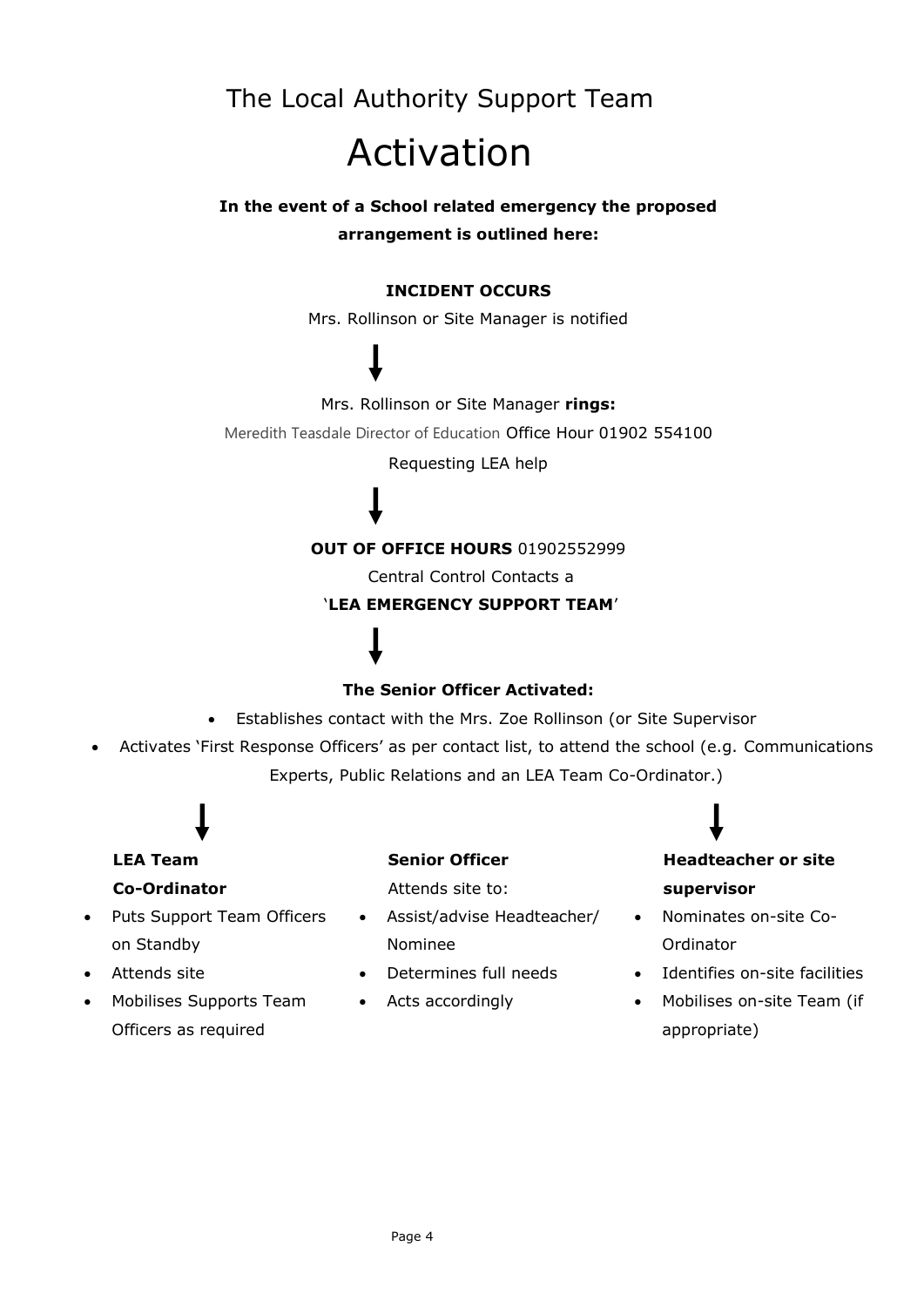## Emergency Action List

### ACTION BY:- Mrs Z Rollinson

## Stage 1 - Initial Actions

- Open and continue to maintain, a personal log of all factual information received, actions taken, and the time of those events.
- Make every attempt to clarify exactly what has happened.
- Then consider whether Incident requires involvement of 'Local Authority Support Team' NB it is requested that initial contact be always made with the Local Authority in emergencies in case they have wider significance.
- If so, contact one of the single point contact numbers listed on page 11.
- Establish whom they will contact. Check this includes the Education Committee Chair.

#### **If during term time**

• Unless there is overwhelming pressure, avoid closing the school & endeavour to maintain normal routines & timetables.

#### **If outside term time (or outside school hours)**

- Arrange for:-
	- $\circ$  the Site Manager to open certain parts of the school as appropriate and to be available (and responsive) to requests.
	- o Immediate School Administration support.
- Think about what you are wearing when you go into school, in case you are unavoidably drawn into a TV interview.
- If the Incident does attract Media attention, you are likely to be inundated with requests for interviews and statements. Try to postpone Media comment until after the LA's PR Officer arrived (who will be part of the 'Local Authority Support Team'). If you cannot, see Appendix 2 for some key points to remember.

**NB:** It is especially important that if names of those who may have been involved in the incident are known DO NOT release – or confirm – them to anyone, before those identities are formally agreed and parents are informed.

- If deputising for the Headteacher, try if possible, to contact and brief him/her.
- Inform Chair of Governors
	- o of Incident and, if appropriate, of involvement of 'Local Authority Support Team'.
	- o they should standby to be available for interview by the Media.
- Call in the designated staff members to form the 'School Emergency Management Team'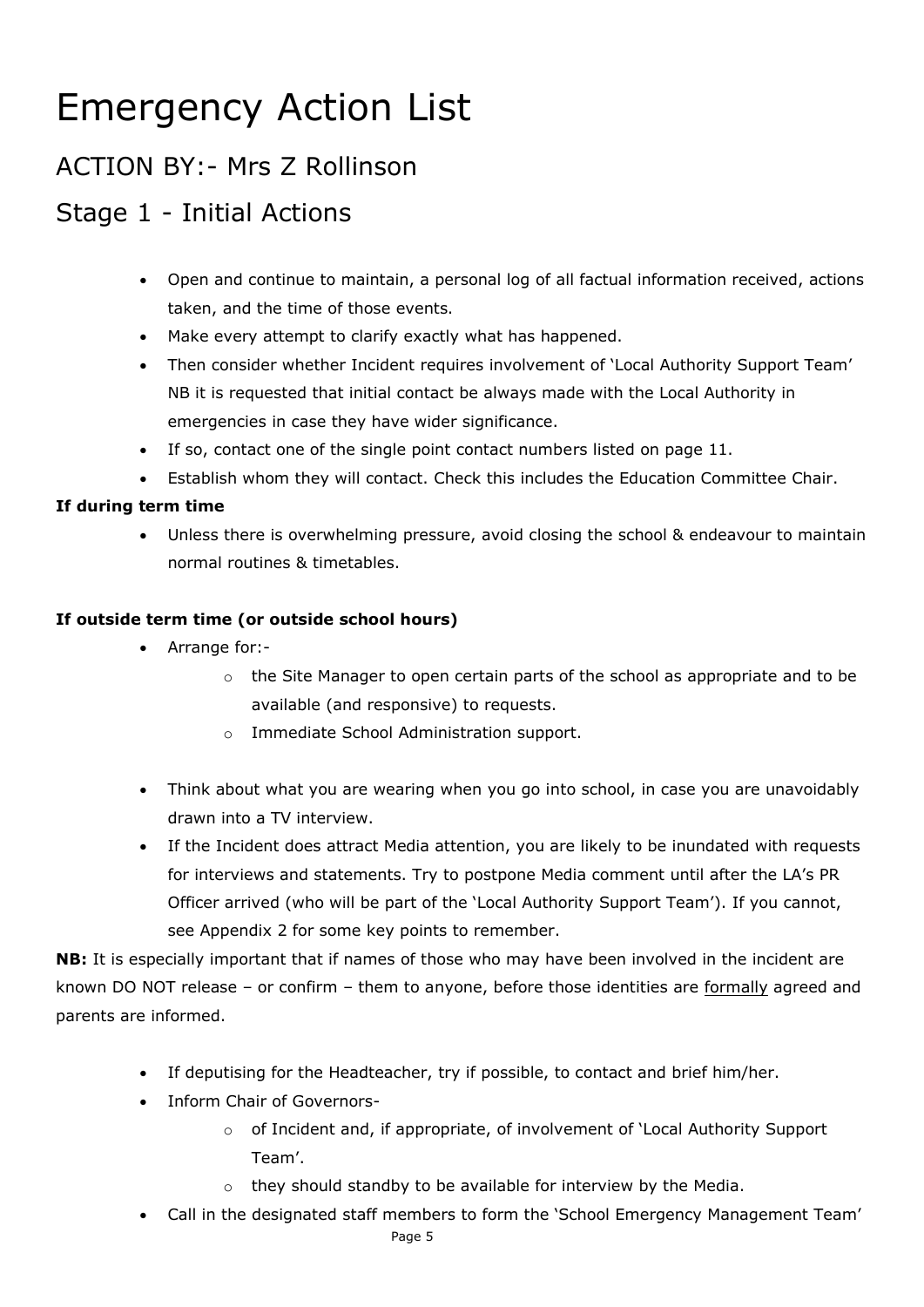and nominate one as the On-Site Coordinator to oversee that Team on your behalf.

- Be prepared to receive many telephone calls.
- Recognise the relevance of multi-cultural and multi-faith factors in the response.

### Stage 2 – Once established

Brief Staff Member acting as On-Site Co-Ordinator to oversee the following: -

- If 'Local Authority Support Team' has been activated, arrange for On-Site facilities for the Team.
- Agree appropriate identification of staff by using badges
- Expect to see identification of Local Authority Support Team Officers.
- Set up arrangements to manage visitors arrange for their names to be recorded.
- Set up arrangements to enable accurate information to flow into and out of the school and for telephones calls, by ensuring –
	- o sufficient help is available to answer the many calls that could be received (The Local Authority Support Team will be able to assist with a 'Help-Line')
	- o staff maintain records of all calls received
	- o brief, but up-to-date prepared statements are available to staff answering phones
	- o media calls are directed to the LA's PR officer
	- o care is taken when answering telephone calls
	- $\circ$  an independent telephone is made available for outgoing calls only a mobile phone can be useful – but remember such messages can be readily intercepted
	- o telephone staff are reminded that some calls could be bogus
- To arrange for all staff not just teaching staff to be called in and, if necessary, briefed at an early stage. (Subsequent briefings say 2 x per day for 10 minutes, should be arranged.
- To be aware of how colleagues are coping
- To arrange for all pupils to be told, in simple terms, at an early stage (ideally in small groups and initially by class teachers, wherever possible).
- To brief Team to discourage staff and pupils from speaking to the Media.
- To arrange, if appropriate, for Team members to each have a copy of the Next-of-Kin List.

#### **Parents:**

• If pupils are involved, the contacting of parents will be an important early task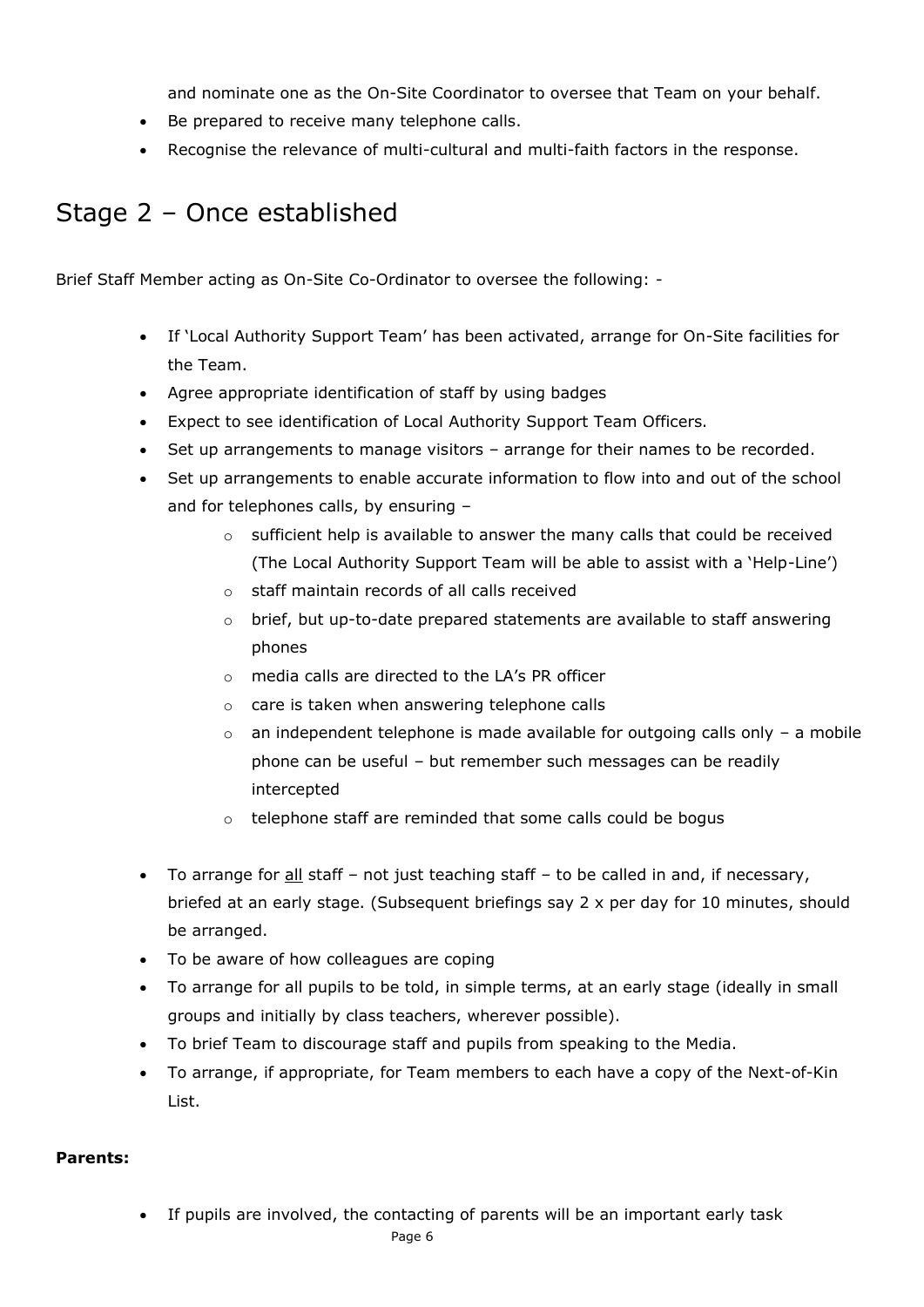(remember if it is a major Incident, the parents may well have already heard). It may be appropriate to ask the parents to come to the school for a briefing and support. This will need to be done with the utmost care.

- Maintain regular contact with parents.
- If Incident away from school seek Police advice whether parents should travel to the scene, or whether children should be taken home.

#### **Staff:**

- Remember to have regular breaks and advise others to do so.
- Maintain regular contact with staff (Teachers and office staff). Make a point of seeing that all staff involved know each other's roles & responsibilities.
- Always try to think of something positive to say to staff & respond positively to ideas and suggestions
- Be available to see staff when required.
- Remember some members of staff may be so affected, that they will not be able to help in supporting children
- Recognize also that if the burden of dealing with the situation falls disproportionately on a small number of staff, they too could need professional support.
- If Incident is away from school, try to dissuade shocked staff from driving parents to the scene.

#### **'Local Authority Support Team'**

• Maintain liaison with 'Local Authority Support Team' Senior Officer for duration of Incident.

### Stage 3 – Period following the close of the incident

- When appropriate, seek advice from 'Local Authority Support Team' and local clergy contact on special assemblies/funeral/memorial services.
- Prepare joint report with named Senior Officer, for Director of Education.
- Arrange for a member of staff to contact any pupils either at home or in hospital.
- Make sensitive arrangements for the return to school (as appropriate).

## Stage 4 – Longer term issues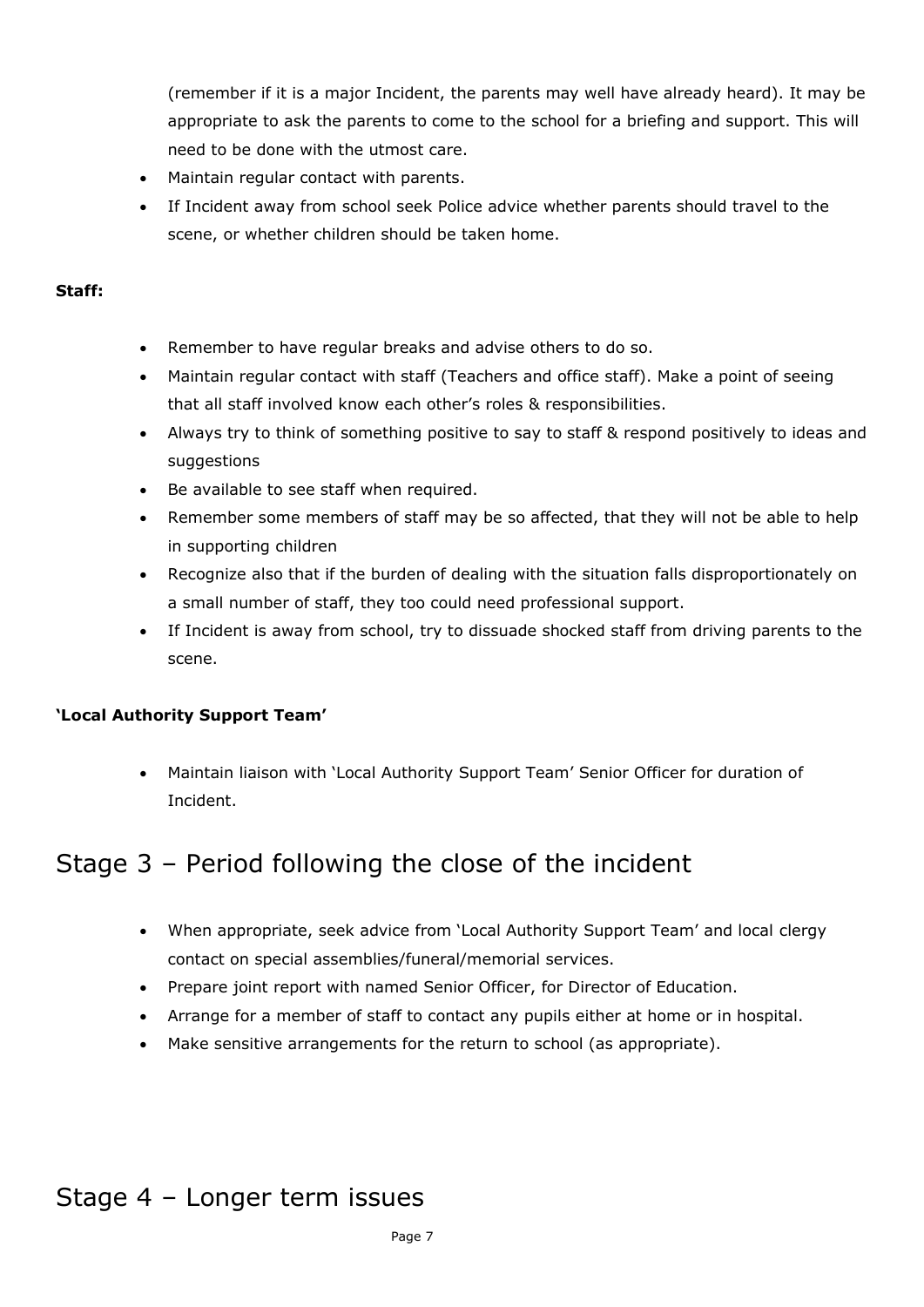The effects of some Incidents can continue for years. Thought will need to be given to: -

- Work with Staff to monitor pupils informally
- Clarify procedures for referring pupils for individual help
- Be aware that some Staff may also need help in the longer term.
- Recognize and if appropriate, marking anniversaries
- Remember to make any new staff aware of which pupils were affected and how they were affected.
- Remember that legal processes, inquiries and even news stories may bring back distressing memories and cause temporary upset within the school.
- Remember if the Incident does attract Media attention, it is likely that interest will continue for many weeks.

## Emergency action list

## ACTION BY: - EMERGENCY MANAGEMENT TEAM

## Stage 1 – Initial Actions

- Obtain full facts of Incident from Mrs. Zoe Rollinson
- Open and continue to maintain a personal log of information received, actions taken and the time of those events
- Assist, where appropriate, in assessing the emotional needs of the staff and pupils. Coordinate rapid action to sensitively inform staff and pupils to provide appropriate support
- Assist class teachers who will undertake classroom briefings
- Arrange special groups for very distressed pupils.

## Stage 2 – Once Established

- Under guidance from School On-Site Co-Ordinator, assist Mrs. Zoe Rollinson or Site Supervisor
- Work with LA Support Team the Mrs. Zoe Rollinson (or Site Supervisor) and School On-Site Co-Ordinator as directed.

### Stage 3 – Period Following Close of the Incident

• As above

#### **This team should comprise: Up to 4 senior members of staff, together with office staff.**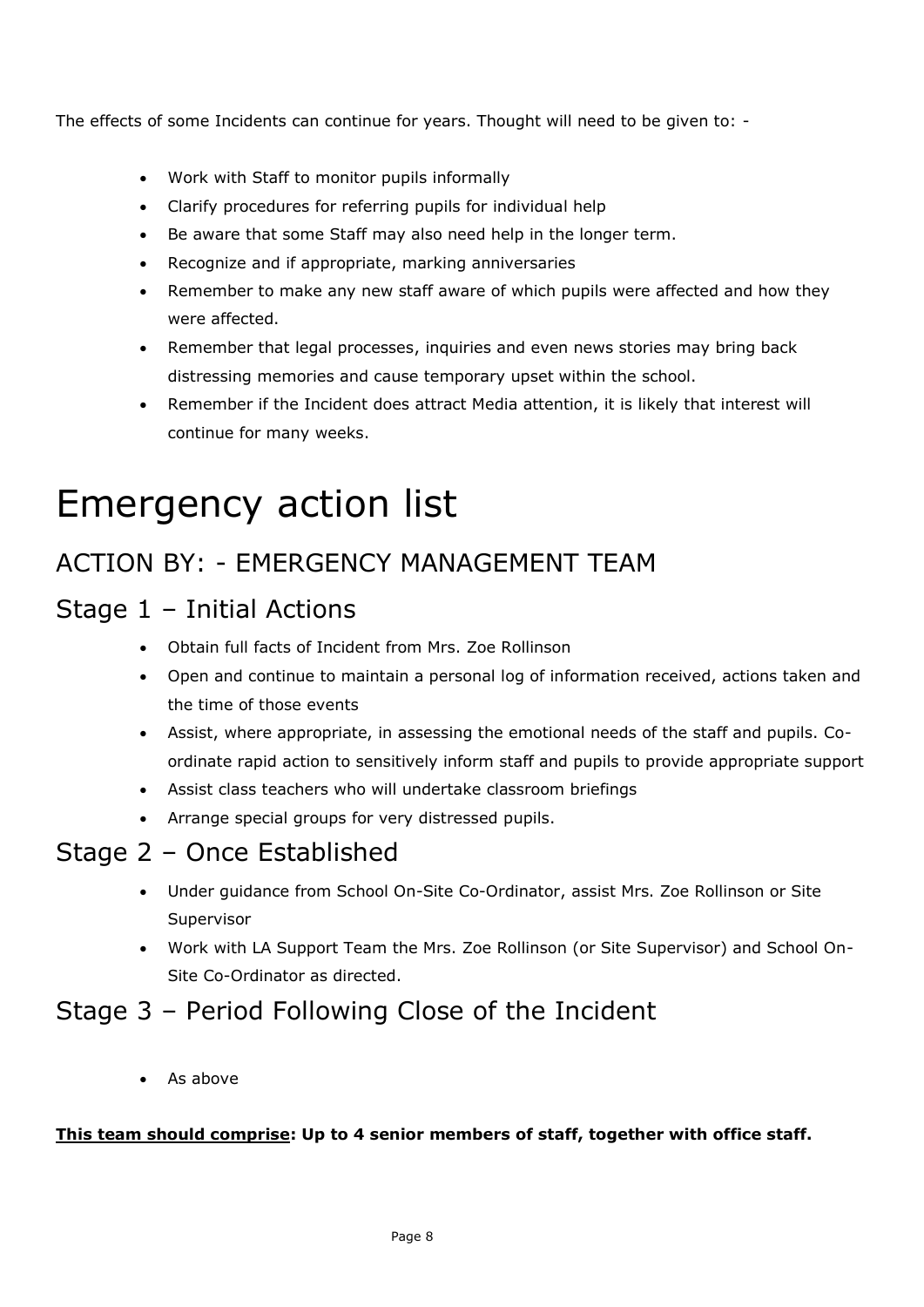## Emergency action list

## ACTION BY: - ADMINISTRATIVE ASSISTANTS

## Stage 1 – Initial Actions

- Obtain full facts of Incident from Headteacher
- Open and continue to maintain a personal log of information received, actions taken and the time of those events
- If coming in from home, remember to bring useful items, such as any keys needed.

### Stage 2 – Once established

- Under guidance from School On-Site Co-Ordinator, assist the Headteacher (or Nominee)
- Work with LA Support Team the Headteacher (or Nominee) and School On-Site Co-Ordinator as directed.
- Remember the School Office is likely to be the first point of contact for visitors, so exercise caution in making comments
- Concerning incoming telephone calls
	- o take especial care when answering telephone calls early on
	- o maintain a record of calls received
	- o only give out information from prepared statements that will be made available
	- o remember that some calls could be bogus

### Stage 3 – Period Following Close of the Incident

• As above